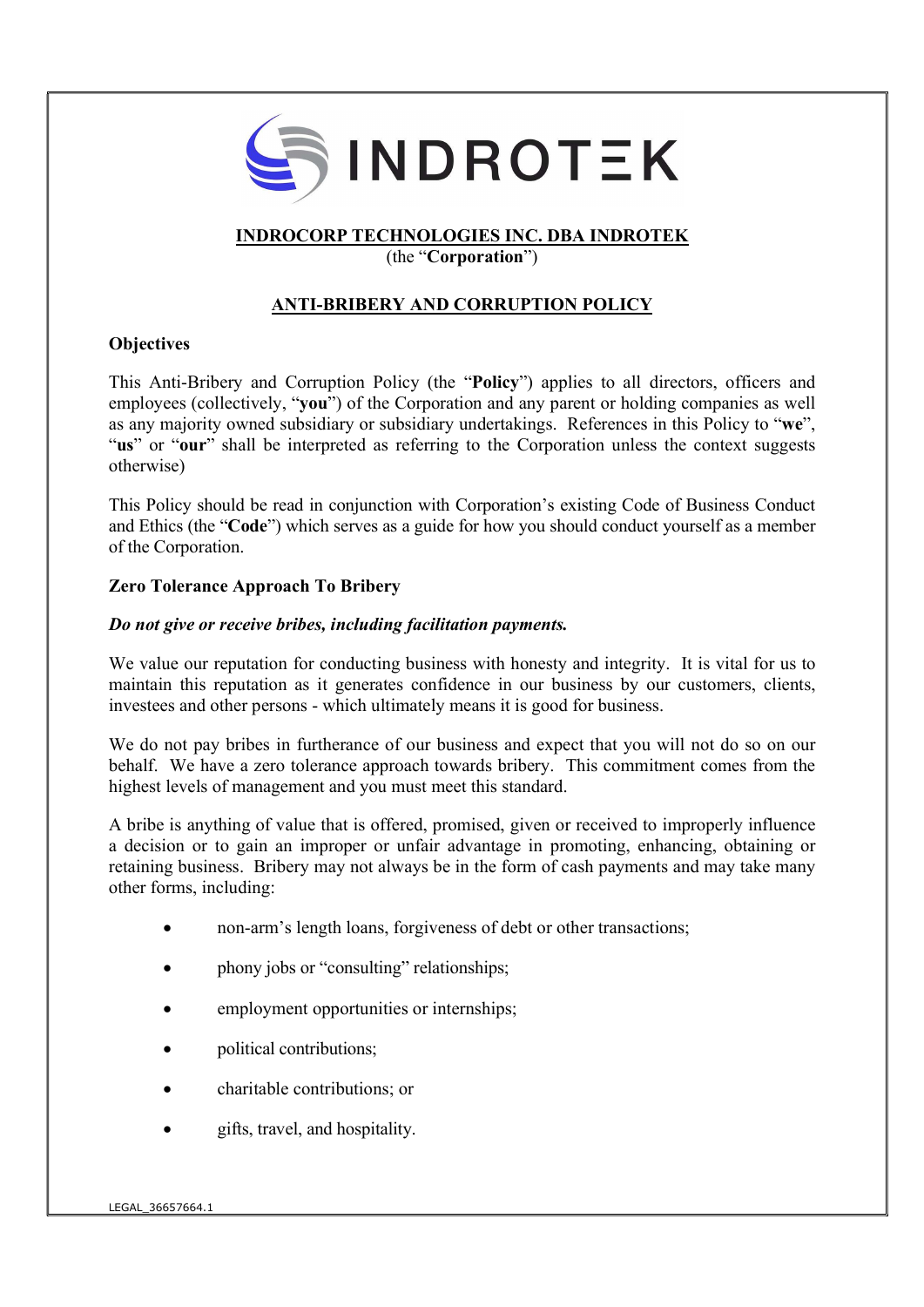

"Facilitation payments" are also a form of bribe and are, therefore, not permitted. Facilitation payments are small payments made to secure or speed up routine actions or otherwise induce public officials or other third parties to perform routine functions they are otherwise obligated to perform, such as issuing permits, approving immigration documents or releasing goods held in customs. This does not include legally required or permitted administrative fees for expedited service.

In addition to the above, you must not threaten or retaliate against another person who has refused to offer or accept a bribe or who has raised concerns about possible bribery or corruption.

### Dealing With Public Officials

#### Interactions with public officials require enhanced scrutiny and sensitivity.

A "public official" is any person who is employed by or is acting in an official capacity for a government, a department, agency or instrumentality of a government, or a public international organization. This includes elected or appointed persons who hold legislative, administrative or judicial positions such as politicians, bureaucrats, civil servants, and judges. It also includes persons who perform public functions such as professionals working for public health agencies, water authorities, planning officials and agents of public international organizations, such as the United Nations or the World Bank. A public official may also include employees of government-owned or controlled businesses, including sovereign wealth funds and stated-owned utility companies. For example, if a government has an interest in a bank and exercises control over the activities of that bank, then the banking officials are likely to be considered public officials. Third-parties acting at the direction of these entities and individuals should also be considered public officials.

There is increased sensitivity and scrutiny of dealings with public officials because this has traditionally been an area where bribery activity is more likely to occur. In many jurisdictions there are laws restricting the offering of gifts, payments or entertainment to public officials. Be cognizant of these risks in your dealings and interactions with public officials and consider how your actions may be viewed and whether they may breach any local laws or damage the reputation of the Corporation. For example, payments, gifts or employment to close relatives of public officials may be treated by enforcement authorities as direct payments to the public officials and, therefore, may constitute violations of law.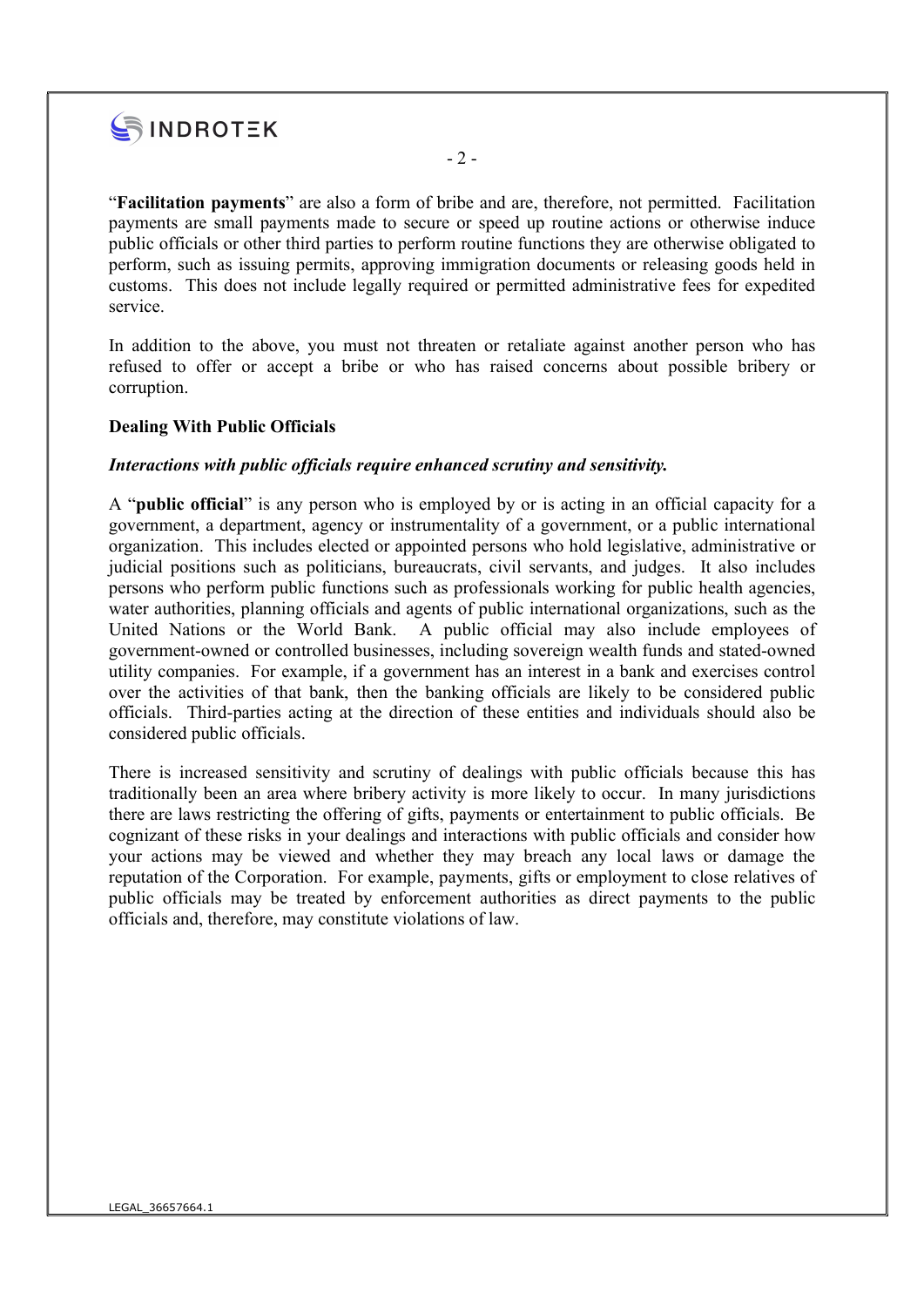

### Third-Parties

### Joint venture partners, agents, contractors and suppliers are not permitted to pay bribes on our behalf.

The Corporation may be prosecuted for failing to prevent bribery by a person associated with it. This includes any individual or entity that performs services for or on behalf of the Corporation. You should avoid doing business with partners, agents and contractors who do not have a zero tolerance approach to bribery.

This means due diligence should be undertaken on contractors, partners and agents to establish their anti-bribery credentials, where warranted by the assessed level of risk or as otherwise required by local law. This could include informing these persons (and associated companies) of this Policy, meeting with them to better assess their business practices and anti-bribery and corruption policies/controls, and making commercially reasonable or legally mandated inquiries into their reputation and past conduct. In consultation with any appropriate legal contacts or compliance contacts within the Corporation, include anti-bribery language in contractor, partner or agency agreements, where appropriate.

### Gifts and Entertainment

## The giving or receiving of gifts and entertainment should be proportionate and reasonable for the circumstances.

Gifts (e.g., merchandise, event tickets) given to or received for a legitimate purpose from persons who have a business relationship with the Corporation are generally acceptable, if the gift is modest in value, infrequent, appropriate to the business relationship and does not create an appearance of impropriety. No cash payments should be given or received. In addition, gifts should not be given to or received from public officials.

Entertainment (e.g., meals, sporting events or the theatre, concerts, rounds of golf) given to or received from persons who have a business relationship with the Corporation are generally acceptable if the entertainment is reasonable in value, appropriate to the business relationship, infrequent, does not create an appearance of impropriety and if a representative from the sponsoring organization (the party paying for the entertainment) is present at the event. Also, be aware that many jurisdictions have laws restricting entertainment given to public officials or their close relatives that should be followed.

Gifts and entertainment (including meals) that are repetitive, no matter how small, may be perceived to be an attempt to create an obligation to the giver and should be avoided. Gifts or entertainment given close in time to when a decision impacting the Corporation's business is being made may be perceived as a bribe in return for a favourable decision and should also be avoided. You should not pay for gifts and entertainment (including meals) personally to avoid having to report or seek approval for it.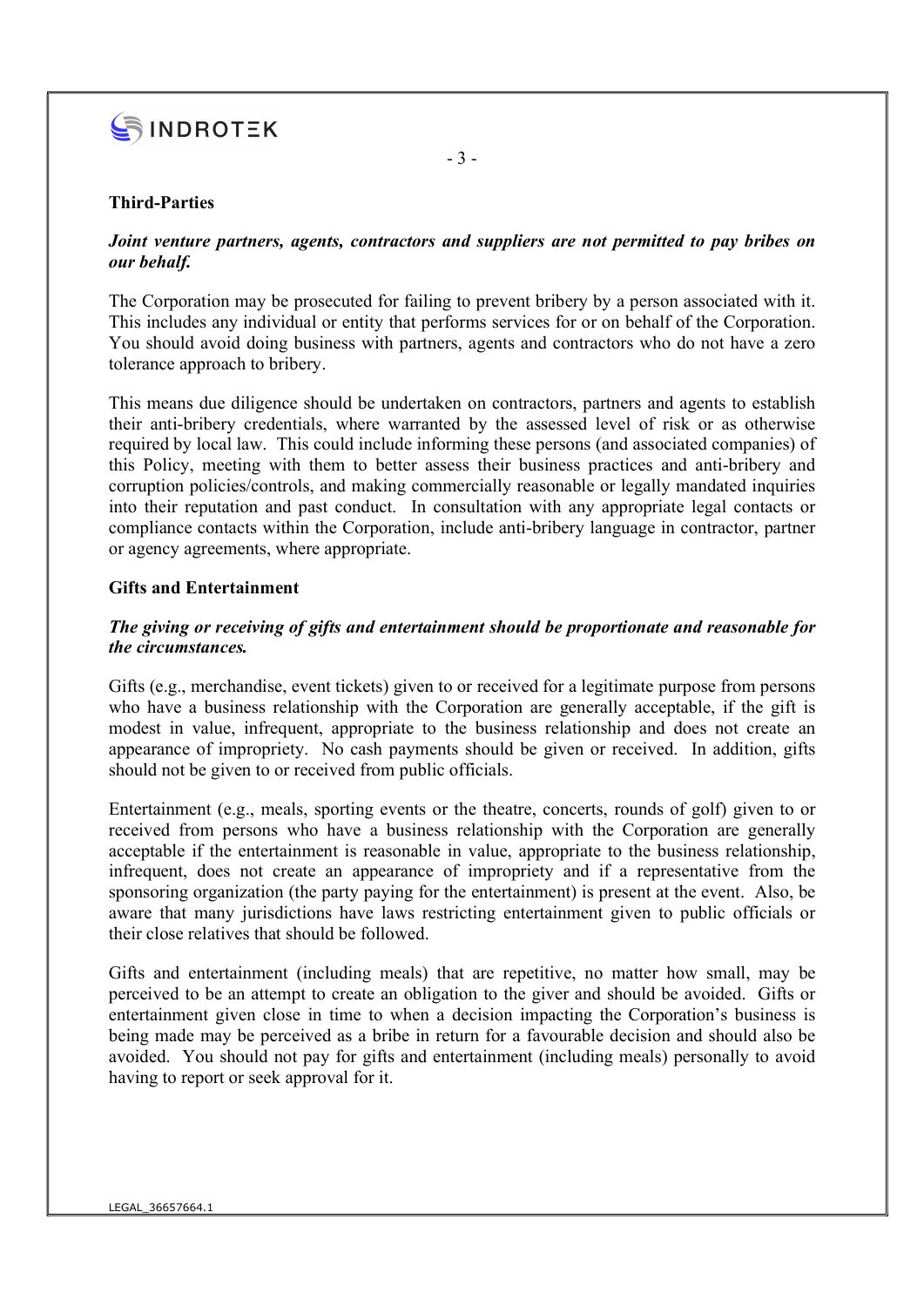

You should not give or receive "big-ticket" items, such as travel, conference fees, costs for road shows, or event sponsorships, without prior written authorization from the appropriate compliance contact or person(s) designated to provide such authorization within the Corporation. If you are in doubt as to whether gifts or entertainment proposed to be given or received are proportionate and reasonable for the circumstances, please consult the appropriate compliance contact or person(s) designated to provide such authorization within the Corporation.

- 4 -

### Political Donations and Lobbying

### Do not offer contributions to political parties or candidates that might influence, or be perceived as influencing, a business decision.

To ensure that we do not breach the law regarding political donations in any country, all political donations, no matter how small or insignificant, made on behalf of the Corporation (directly or indirectly) must be approved in advance by the compliance contact or person(s) designated to approve such donations within the Corporation. Political donations should not be made on behalf of the Corporation in countries in which we do not have a presence.

Political donations made by individuals on their own behalf should comply with local laws and regulations.

In the United States and other jurisdictions, various federal, state and municipal laws and regulations impose specific restrictions and rules with respect to political contributions, both those made on behalf of the Corporation or made by individuals on their own behalf. Violation of these laws and regulations can carry significant penalties for the Corporation (and in some cases you personally). The appropriate compliance contact within the Corporation should be consulted before making any political contributions in the United States on behalf of the Corporation or by individuals on their own behalf. Similarly, outside the United States local political contribution policies should be consulted and adhered to before making any political contributions in that geography.

### Do not engage in any lobbying activities on behalf of the Corporation without specific authorization.

The Corporation encourages its employees, officers and directors to take an active role in public service. However, any participation in this regard is to be undertaken as an individual and not as a representative of the Corporation.

Lobbying activities generally include attempts to influence the passage or defeat of legislation and it may trigger registration and reporting requirements. In many jurisdictions, the definition of lobbying activity is extended to cover efforts to induce rule-making by executive branch agencies or other official actions of agencies, including the decision to enter into a contract or other arrangement.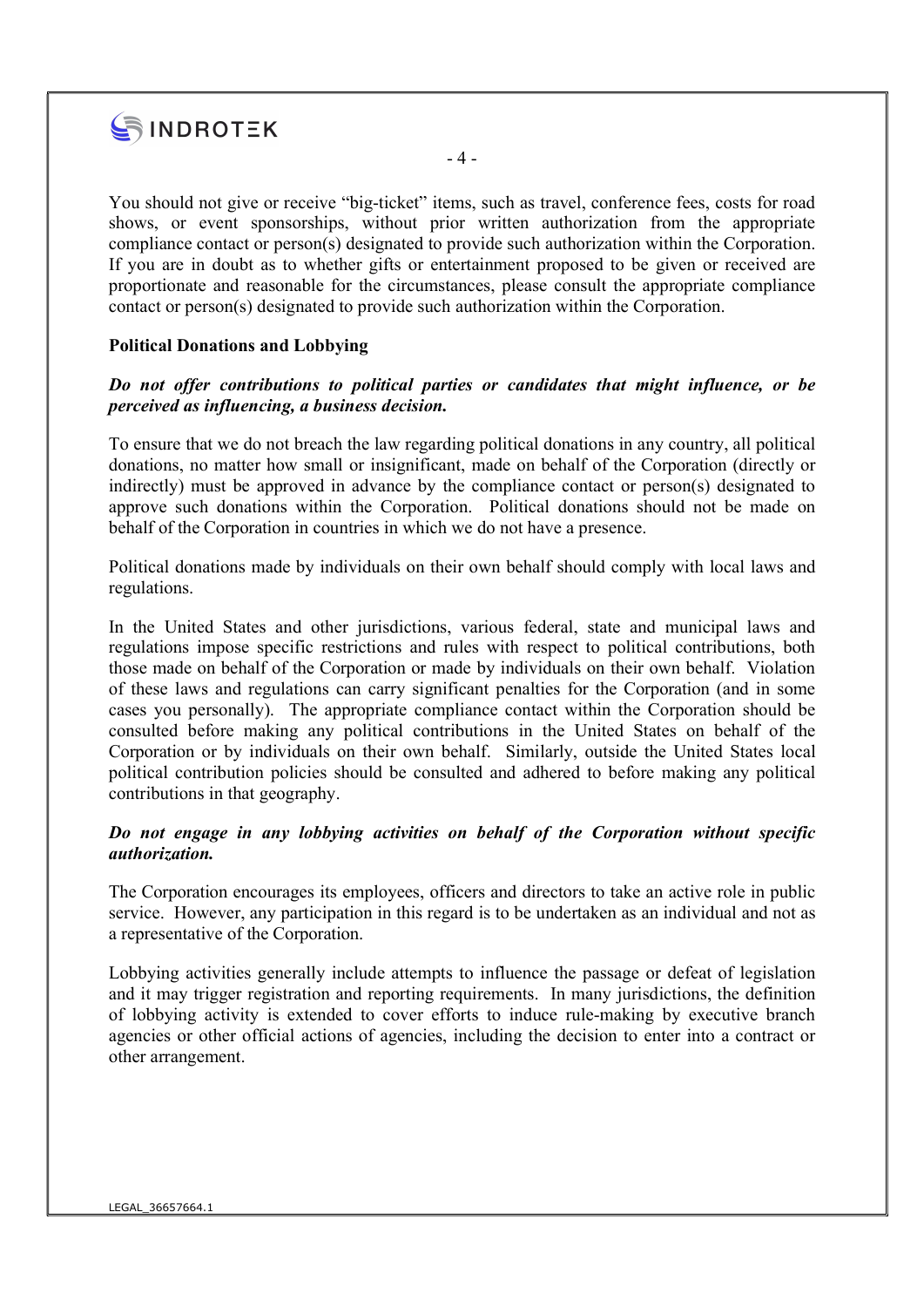

You should not engage in lobbying activities on behalf of the Corporation without the prior written approval of the appropriate compliance contact or person(s) designated to approve such activities within the Corporation.

- 5 -

Additionally, please consult the appropriate compliance contact or person(s) designated to approve such activities within the Corporation before undertaking any lobbying activities in the United States, personally. Similarly, in other geographies local political contribution policies should be consulted and adhered to before undertaking any lobbying activities in that geography. If in doubt please contact the appropriate compliance contact or person(s) designated to approve such activities within the Corporation.

### Charitable Donations

Do not solicit or offer donations to clients, suppliers, vendors, public officials or others in a manner which communicates that a donation is a prerequisite for future business or that the offer of a donation is intended to obtain a business advantage.

We encourage our directors, officers and employees to contribute personal time and resources to charities and not-for-profit organizations. However, unless the solicitation or donation is supported by the Corporation, you are prohibited from using the Corporation name or the Corporation's resources to solicit or offer donations.

All requests for corporate gifts to charities and other not-for-profit organizations (e.g., schools, hospitals, libraries, etc.) should be approved in advance by the appropriate compliance contact or person(s) designated to approve such donations within the Corporation. Charitable donations made by individuals on their own behalf should comply with local laws and regulations.

If you are requested by a public official to make a personal donation to a particular charity, please consult with the appropriate compliance contact or person(s) designated to approve such donations within the Corporation before agreeing to or making the donation.

#### Record-Keeping

### Record all our transactions in a complete, accurate and detailed manner so that the purpose and amount of the transaction is clear.

In addition to prohibiting bribery, some anti-bribery legislation require proper record-keeping and the establishment and maintenance of internal controls. The purpose of these provisions is to prevent companies from concealing bribes and to discourage fraudulent accounting practices.

All transactions must be recorded completely, accurately and with sufficient detail so that the purpose and amount of any such payment or other gift or entertainment is clear. No undisclosed or unrecorded funds or assets of the Corporation should be established for any purpose. False, misleading, or artificial entries should never be made in the books and records of the Corporation for any reason.